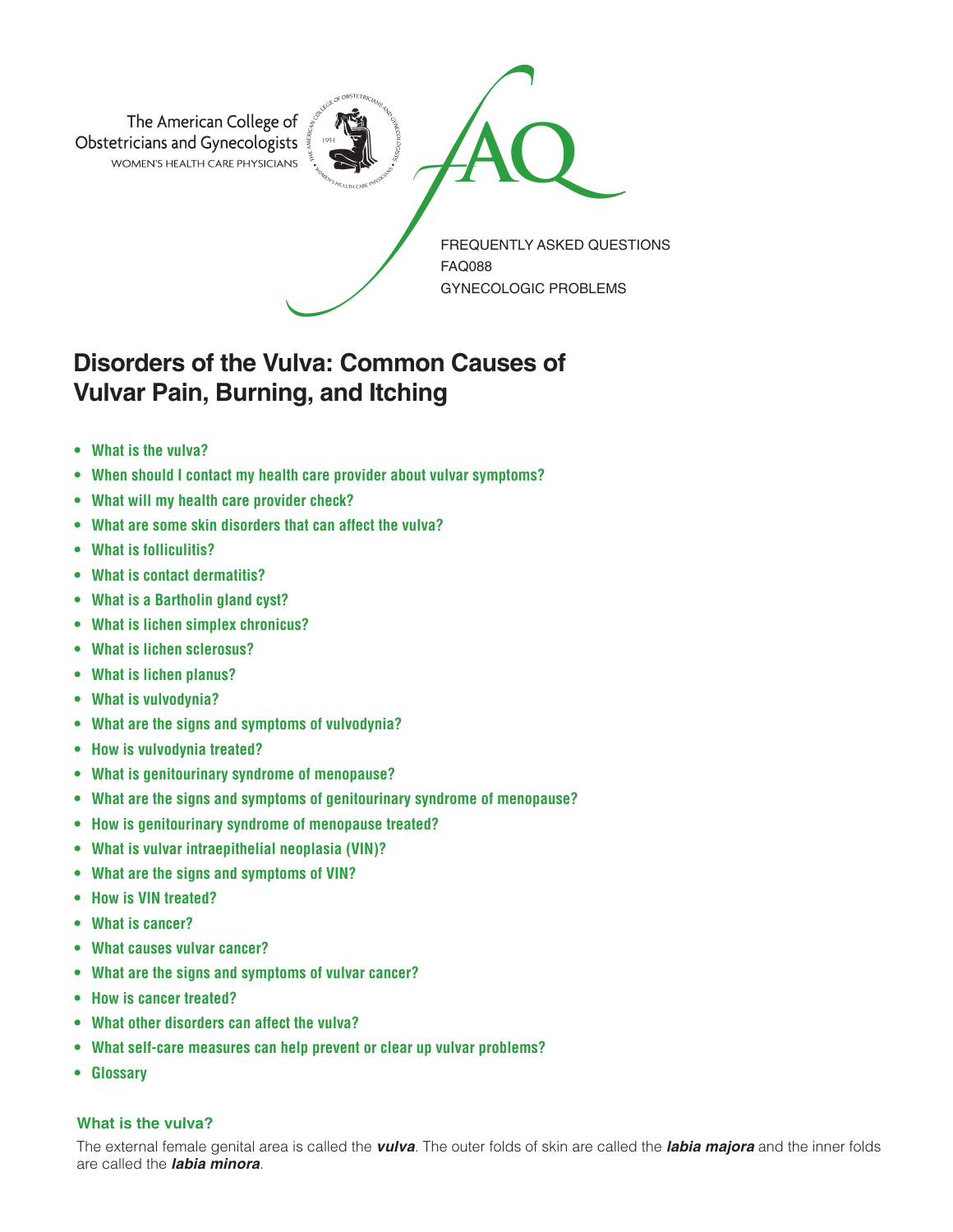## **When should I contact my health care provider about vulvar symptoms?**

If you see changes on the skin of the vulva, or if you have itching, burning, or pain, contact your health care provider.

#### **What will my health care provider check?**

Your health care provider may examine you, ask you questions about the pain and your daily routine, and take samples of vaginal discharge for testing. In some cases, a *biopsy* is needed to confirm diagnosis of a disease.

## **What are some skin disorders that can affect the vulva?**

Some of the skin disorders that affect the vulva include folliculitis, contact dermatitis, *Bartholin gland* cysts, lichen simplex chronicus, lichen sclerosus, and lichen planus.

## **What is folliculitis?**

Folliculitis appears as small, red, and sometimes painful bumps caused by bacteria that infect a hair follicle. It can occur on the labia majora. This can happen because of shaving, waxing, or even friction. Folliculitis often goes away by itself. Attention to hygiene, wearing loose clothing, and warm compresses applied to the area can help speed up the healing process. If the bumps do not go away or they get bigger, see your health care provider. You may need additional treatment.

## **What is contact dermatitis?**

Contact dermatitis is caused by irritation of the skin by things such as soaps, fabrics, or perfumes. Signs and symptoms can include extreme itching, rawness, stinging, burning, and pain. Treatment involves avoidance of the source of irritation and stopping the itching so that the skin can heal. Ice packs or cold compresses can reduce irritation. A thin layer of plain petroleum jelly can be applied to protect the skin. Medication may be needed for severe cases.

## **What is a Bartholin gland cyst?**

The Bartholin glands are located under the skin on either side of the opening of the *vagina*. They release a fluid that helps with lubrication during sexual intercourse. If the Bartholin glands become blocked, a *cyst* can form, causing a swollen bump near the opening of the vagina. Bartholin gland cysts usually are not painful unless they become infected. If this occurs, an *abscess* can form.

If your cyst is not causing pain, it can be treated at home by sitting in a warm, shallow bath or by applying a warm compress. If an abscess has formed, treatment involves draining the cyst using a needle or other instrument in a health care provider's office.

#### **What is lichen simplex chronicus?**

Lichen simplex chronicus may be a result of contact dermatitis or other skin disorder that has been present for a long time. Thickened, scaly areas called "plaques" appear on the vulvar skin. These plaques cause intense itching that may interfere with sleep. Treatment involves stopping the "itch-scratch" cycle so that the skin can heal. Steroid creams often are used for this purpose. The underlying condition should be treated as well.

#### **What is lichen sclerosus?**

Lichen sclerosus is a skin disorder that can cause itching, burning, pain during sex, and tears in the skin. The vulvar skin may appear thin, white, and crinkled. White bumps may be present with dark purple coloring. A steroid cream is used to treat lichen sclerosus.

## **What is lichen planus?**

Lichen planus is a skin disorder that most commonly occurs on the mucous membranes of the mouth. Occasionally, it also affects the skin of the genitals. Itching, soreness, burning, and abnormal discharge may occur. The appearance of lichen planus is varied. There may be white streaks on the vulvar skin, or the entire surface may be white. There may be bumps that are dark pink in color.

Treatment of lichen planus may include medicated creams or ointments, vaginal tablets, prescription pills, or injections. This condition is difficult to treat and usually involves long-term treatment and follow-up.

#### **What is vulvodynia?**

*Vulvodynia* means "vulvar pain." The pain can occur when the area is touched or it can occur without touch. There are two types of vulvodynia: generalized and localized (see FAQ127 "Vulvodynia"). With generalized vulvodynia, the pain occurs over a large area of the vulva. With localized vulvodynia, the pain is felt on a smaller area, such as the *vestibule*.

## **What are the signs and symptoms of vulvodynia?**

Vulvodynia usually is described as burning, stinging, irritation, or rawness. The skin of the vulva usually looks normal.

## **How is vulvodynia treated?**

A variety of methods are used to treat vulvodynia, including self-care measures, medications, dietary changes, biofeedback training, physical therapy, sexual counseling, or surgery.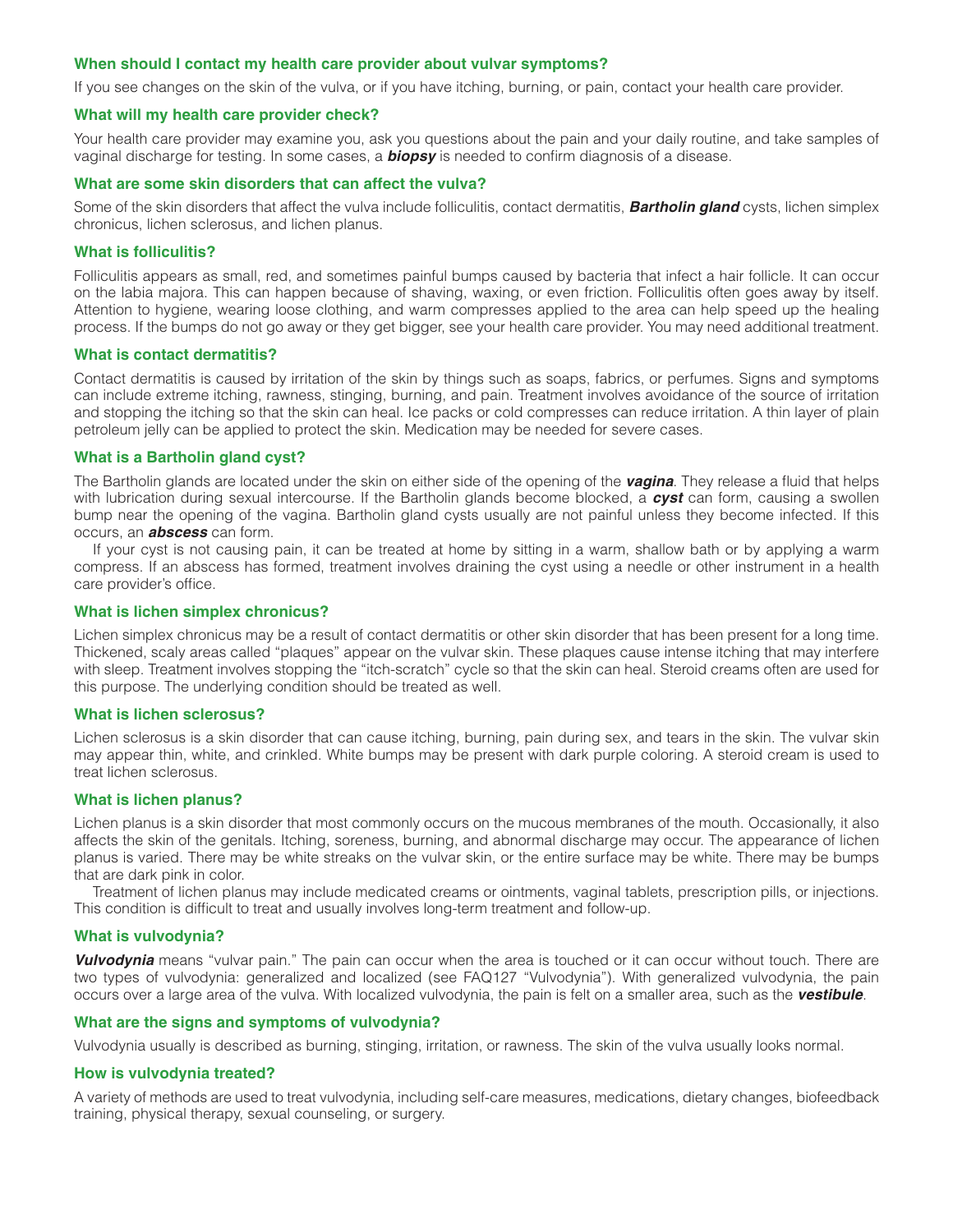## **What is genitourinary syndrome of menopause?**

*Genitourinary syndrome of menopause* is a group of signs and symptoms caused by the decreased *estrogen* levels that occur in *perimenopause* and *menopause*.

## **What are the signs and symptoms of genitourinary syndrome of menopause?**

Signs and symptoms include soreness, irritation, and dryness. Pain may occur during sexual intercourse. The vulva becomes more sensitive to irritants. Infections may occur more easily. In severe cases, vulvar skin may crack and bleed.

## **How is genitourinary syndrome of menopause treated?**

This condition is treated with medications containing estrogen that are applied to the skin or inserted into the vagina.

## **What is vulvar intraepithelial neoplasia (VIN)?**

Vulvar intraepithelial neoplasia (VIN) is the presence of abnormal vulvar cells that are not yet cancer. VIN often is caused by *human papillomavirus (HPV)* infection.

## **What are the signs and symptoms of VIN?**

Signs and symptoms include itching, burning, or abnormal skin that may be bumpy, smooth, or a different color like white, brown, or red. VIN should be treated to prevent the development of cancer.

## **How is VIN treated?**

VIN can be treated with a cream that is applied to the skin, laser treatment, or surgery. The HPV vaccine that protects against four types of HPV and the HPV vaccine that protects against nine types of HPV can help prevent VIN caused by these HPV types.

## **What is cancer?**

Cancer is the growth of abnormal cells.

## **What causes vulvar cancer?**

Vulvar cancer can be caused by infection with HPV. Other forms of cancer that can affect the vulva include melanoma (skin cancer) or Paget disease. Paget disease of the vulva may be a sign of cancer in another area of the body, such as the breast or colon.

## **What are the signs and symptoms of vulvar cancer?**

Signs and symptoms may include itching, burning, *inflammation*, or pain. Other symptoms of cancer include a lump or sore on the vulva, changes in the skin color, or a bump in the groin.

## **How is cancer treated?**

The type of treatment depends on the stage of cancer. Surgery often is needed to remove all cancerous tissue. *Radiation therapy* and *chemotherapy* also may be needed in addition to surgery.

## **What other disorders can affect the vulva?**

There are a number of disorders that may affect the vulva. Infections (such as yeast infection) and *sexually transmitted infections*, such as *genital herpes*, can cause vulvar signs and symptoms (see FAQ009 "How to Prevent Sexually Transmitted Infections" and FAQ054 "Genital Herpes"). Crohn disease is a long-term disease of the digestive system. It can cause inflammation, swelling, sores, or bumps on the vulva.

## **What self-care measures can help prevent or clear up vulvar problems?**

The following self-care measures may help prevent or clear up certain vulvar problems:

- Keep your vulva clean by rinsing with warm water and gently patting, not rubbing, it dry.
- Do not wear tight-fitting pants or underwear. Wear only cotton underwear.
- Do not wear pantyhose (unless they have a cotton crotch).
- Do not use pads or tampons that contain a deodorant or a plastic coating.
- Do not use perfumed soap or scented toilet paper.
- Do not douche or use feminine sprays or talcum powders.

## **Glossary**

*Abscess:* A collection of pus located in tissue or an organ.

**Bartholin Gland:** One of two small organs that are located just under the skin at the entrance to the vagina and produce some of the lubrication during sexual excitement.

**Biopsy:** A minor surgical procedure to remove a small piece of tissue that is then examined under a microscope in a laboratory.